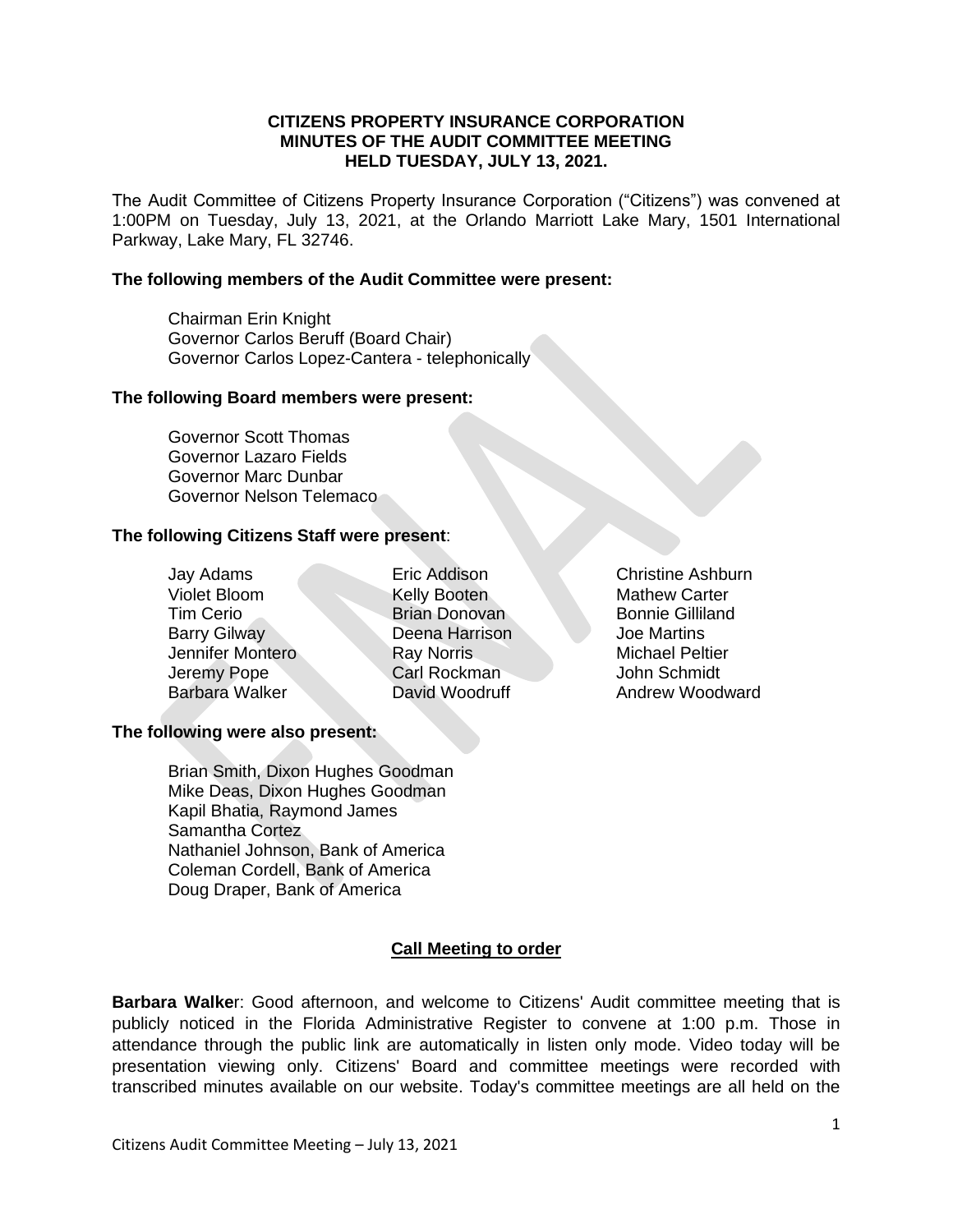same Zoom connection to run concurrently. Please do not hang up when the Audit committee adjourns, so that if you want to participate in the Finance and Investments Committee or the Actuarial and Underwriting Committee, you will have a connection and will not need to reconnect. Thank you for identifying yourself prior to addressing the committee. Chairman Knight, may I proceed with roll call?

**Barbara. Walker**: Chairman Knight.

**Chairman Knight**: Yes.

**Barbara Walker:** Governor Carlos Beruff [Board Chair].

**Governor Beruff**: Present.

**Barbara. Walker**: Governor Carlos Lopez-Cantera.

**Governor Lopez-Cantera**: Present.

**Barbara Walker**: Chairman, you have a quorum.

**Chairman Knight**: I would like to open the meeting with the approval of the March 2nd, 2021, Minutes.

**Governor Beruff**: So, moved.

**Chairman Knight**: Is there a second?

**Governor Lopez-Cantera**: Second.

**Chairman Knight**: All in favor.

**Governor Beruff**: Aye.

**Governor Lopez-Cantera**: Aye.

**Chairman Knight**: Minutes approved from March 2nd. Joe, would you like to start with a report?

**Joe Martins**: Thank you, Madam Chair. Good afternoon Governors. For the record, I am Joe Martins, the Chief of Internal Audit. I would like to refer you to page 1 of the Executive Summary where I provided an overview of audit progress and noted 35% of the projects scheduled for the period have been completed. At the previous meeting we finalized eight engagements and I highlight: with the Claims division we completed an assessment of the effectiveness of the appraisal process; we also provided project support and guidance for the implementation for the claims consultants opportunities for improvement through delivering reported progress report in claims litigation; and three targeted advisory reports focusing on claims legal service transfer, the independent adjusters versus full time employees, and the legal billing transfer. The results from our work were presented to management and are being considered in the development and implementation of revised processes.

With the Centerpoint Configurations audit we validated that all configuration settings for the ERP systems are properly configured and provide a strong control environment. Work on the Commercial Underwriting Compliance confirmed that adequate control's structure is in place to ensure that the commercial lines underwriting activities follow Florida Statutes. We currently have 14 engagements in progress spanning across most areas of the organization. We have a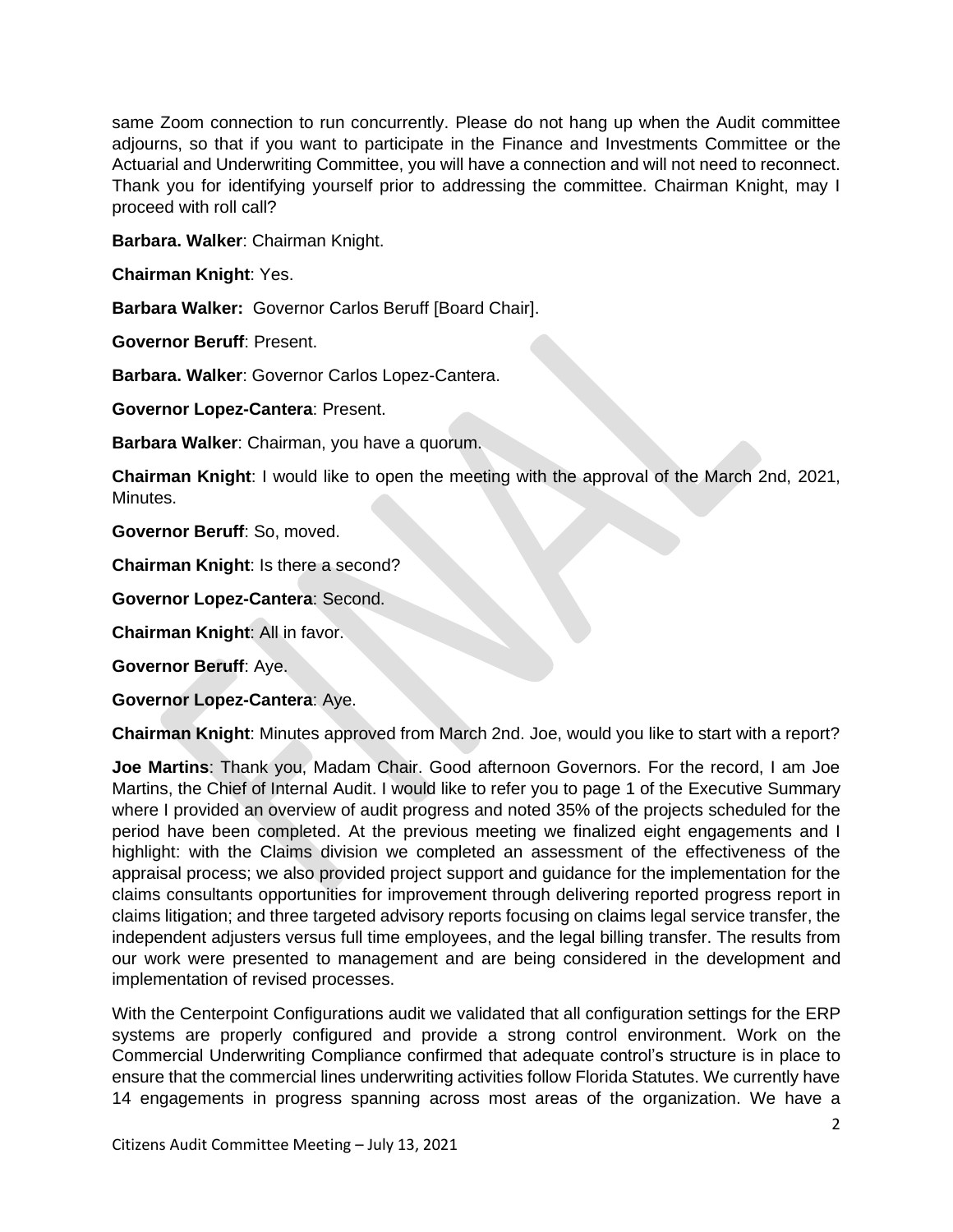Cancellation Moratorium Audit which looks at billing and accounting processes and controls implemented after Citizens lifted the moratorium placed on policy cancellations during the peak of COVID 19. We have an audit to Citizens' Insurance Services which serves the Citizens' internal agency which has more than 5,000 policies. We have an audit effectiveness of Corporate Compliance Program managed by the Compliance Officer. We have an evaluation of the payable process and related controls following the recently implemented system enhancements and we will also assess the implementation of system and application logging and monitoring to ensure that appropriate event monitoring is occurring. An additional five audits are planned to commence later in Q3. These included audits of the Application Infrastructure Standards and Conformance, the Clearing House, Employee Benefits, IT Service Management and myAgency. We also continue to support the State of Florida Auditor General with their audit that is currently in progress.

With respect to control deficiencies, Internal Audit is tracking five observations, of which one is of high impact. This item relates to an OFAC audit and focuses mainly on tightening screening practices throughout the organization. The Internal Controls team is responsible for maintaining and monitoring Citizens' internal control framework, control self-assessments are performed annually to ensure ongoing evaluation of the control designed and operating effectiveness within Citizens. As of June, 119 monitor controls have been identified and recorded. Management control self-assessments are currently in progress for 107 of these primary controls, while 12 of these controls are being refreshed by the Internal Controls team. Enterprise Risk team enables and partners with the business areas to deliver forward- looking insightful risk assessments. Enterprise Risk facilitated the completion of the 2021 Strategic Risk Assessment with the ELT and a total of 19 risks were documented and identified for this year. A detailed listing of the 19 risks have been attached as appendix one to the Executive Dashboard in your packs for your consideration. Enterprise Risk is currently working with the respective ELT members and their staff in identifying documents that would be appropriate for risk mitigation factors. Thank you, Madam Chair, that concludes my report. If there are no questions.

**Chairman Knight**: Thank you, any questions? No. Jennifer.

**Jennifer Montero**: Jennifer Montero, CFO. Thank you. Behind tab three of your books are the materials I will be referencing. The first document is titled *1Q 2021, Results of Operations and Financial Position*. It provides an overview of Citizens' unaudited financial position including cash flows, invested assets in surplus, as well as operation results for the period ending March 31<sup>st</sup>, 2021. While the document titled, *1Q 2021, Results of Operations and Financial Position – Commentary* provides the commentary and discussion analysis of those operating results and financial position. I will be providing a summary of the information contained within the commentary document. On March 31st, 2021, Citizens held consolidated cash invested assets of nine billion dollars, an increase of 300 million from December 31st, 2020. The majority of the increase and cash in invested assets was due to the increase in written premium and the associated positive cash flows. Consolidated surplus on March 31st was \$6.5 billion, relatively unchanged from consolidated surplus at December 31st, 2020. Consolidated direct written premium through March 31st, 2021, was 340 million, an increase of 114 million from the same period a year prior, and 45 million greater than budget. An increase in new business and renewal rates largely within Dade, Broward and Palm Beach Counties account for the majority of increase in premium. As of March 31st, consolidated ultimate direct losses in LAE related to Hurricane Irma were 2.27 billion, reflecting no change from December 31st, 2020. Of the 2.27 billion of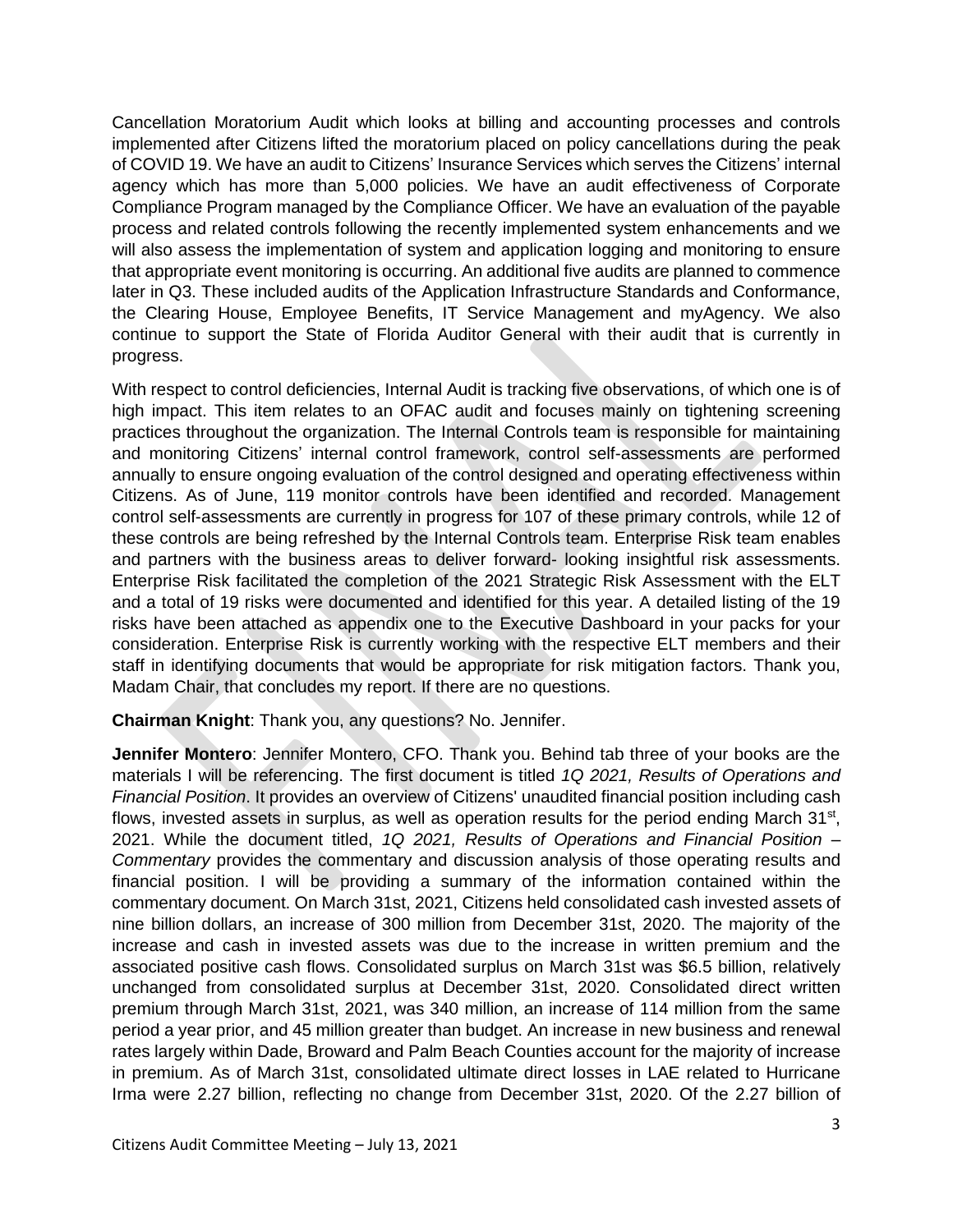Hurricane Irma ultimate loss in LAE across all three accounts, 936 million is recoverable under Citizens' reinsurance contracts with both the FHCF and private reinsurers. Consolidated ultimate losses in LAE related to Hurricane Michael were 150 million as of March 31st, reflecting no change from December 31st, 2020. There are no reinsurance recoverable related to Hurricane Michael as the attachment levels of the reinsurance agreements were not met. During the first quarter of 2021, the consolidated ultimate direct loss in LAE related to the smaller storms that impacted Florida in the latter part of 2020, increased \$57 million to 148.2 million as of March 31st. Of this increase, 47.7 million is attributable to Tropical Storm Eta and was driven by a significant increase in the number of late reported claims. There were no reinsurance recoverable related to these 2020 storms as the attachment levels of the reinsurance arrangements were not met. Current accident year losses in LAE unrelated to hurricanes and sink holes did not experience meaningful variances from the prior quarter as development on prior accident year losses in LAE was as expected. Although litigated non-weather water continues to be a dominant driver of loss in LAE activity within the personal lines account, the litigation rate for accident years '18, '19 and '20 continue to show improvement in comparison to accident years 2014 through 2017. With accident year 2021 showing the lowest percentage of litigation rates in recent history. Within the commercial lines accounts losses in LAE related to sink hole claims were relatively unchanged. However, volatility in older non-sink hole claims have the potential to contribute to material quarterly variances in reported loss in LAE ratios in future periods. Administrative expenses incurred during the first quarter of 2021 were 36.1 million or .7 million more than the same period in 2020, and 4.8 million less than budget. For the quarter ended March 31st, Citizens' expense ratio was 19.5 percent, reflecting a 6.1 decrease from the same period in 2020, and a 4.4 percent decrease compared to budget. Total investment income during the first quarter of 2021 was 67 million or 11 million less than the same period in 2020, despite a marginal increase in total invested assets. The decrease in investment income was principally driven by decreases in overall interest rates and a decline in net realized gains as well as a reduction in tax exempt holdings resulting from the scheduled maturity of certain outstanding bond obligations. With the 2021 reinsurance program in place together with Citizens' current level of high liquidity, financial resources...

**Chairman Knight**: Ms. Montero, excuse me for interrupting. The Chairman has a question.

**Governor Beruf**f: Thank you, Madam Chairman. Ms. Montero, the 900 million in reinsurance that we are entitled to recoup.

**Jennifer Montero**: Yes.

**Governor Beruff**: When will that hit our balance sheet?

**Jennifer Montero**: It hits our balance sheet as we pay that out, we recoup that. We usually bill on a quarterly basis, sometimes monthly.

**Governor Beruff**: Have we gotten a piece of that already?

**Jennifer Montero**: Yes.

**Governor Beruff**: How much?

**Jennifer Montero**: I know how much is on the books. Let me find out how much is recoverable. I will have that for you before our next meeting.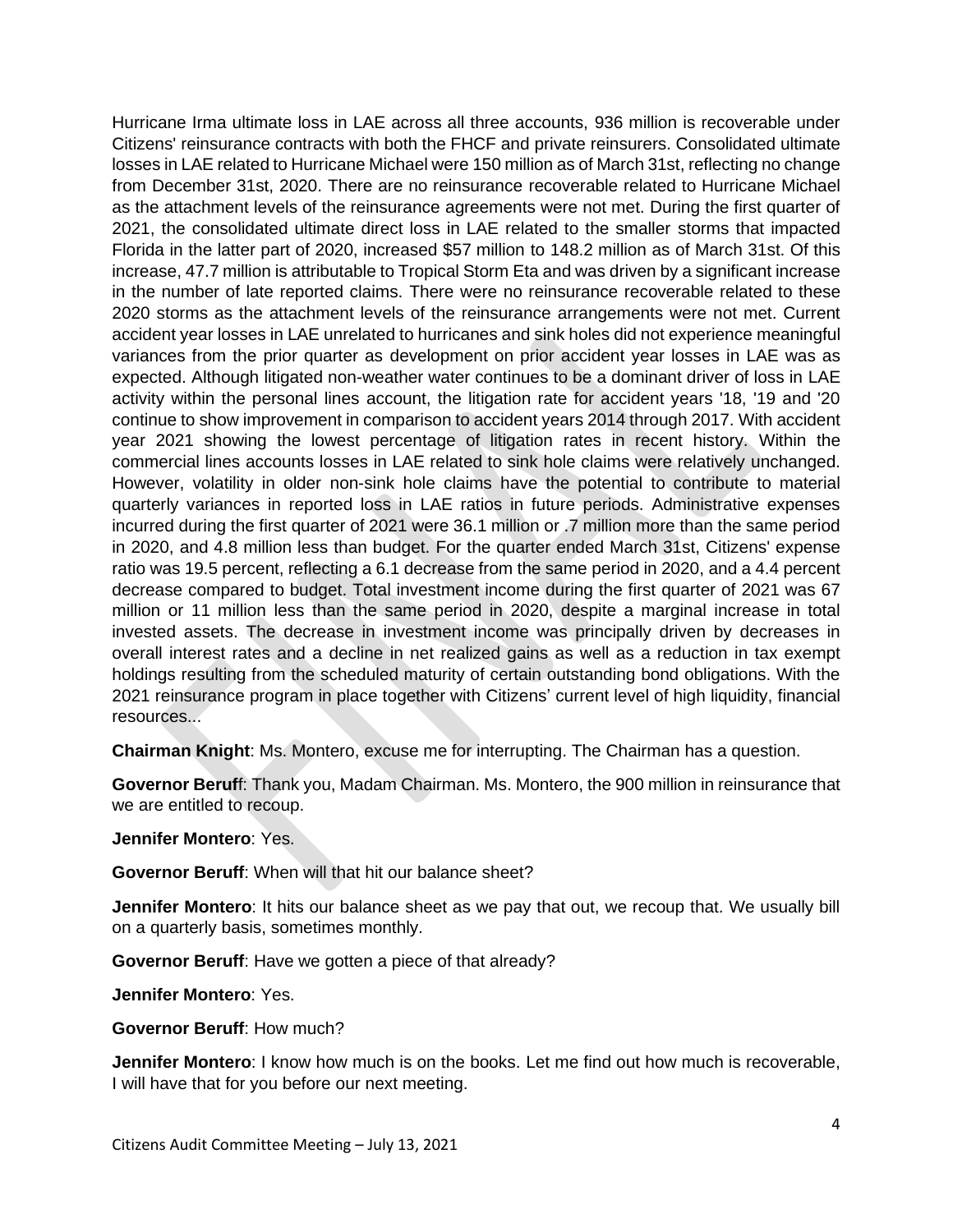**Governor Beruff**: Thank you.

**Jennifer Montero**: No problem.

**Governor Beruff**: Thank you, Madam Chair.

**Jennifer Montero**: With the 2021 reinsurance program in place, together with our current level of highly liquid financial resources, Citizens enters the 2021 hurricane season with ample recourses to meet the needs of its policyholders, and that completes my report.

**Governor Beruff**: Madam Chair.

**Chairman Knight**: Any questions? I have one question on the reduction in expenses, the expense ratio reduction. What is that attributable to?

**Jennifer Montero**: That is attributable to the denominator, which is the premium, it is the denominator, so as Citizens shrinks in size and our direct written premium goes down, our expense ratio goes up. So, as we grow like we are now, and that denominator is growing, our expense ratio goes down. But that is what is driving it.

**Governor Beruff**: Yes, I was going to ask the same question. The increase growth in premiums, you have not paid the expenses against that bulk of money yet. So, it skews the numbers, temporarily.

**Jennifer Montero**: That is correct.

**Governor Beruff**: Okay. So, if I may. Thank you. What is our, at the end of the second quarter, calendar quarter, how many policies do we now have?

**Jennifer Montero**: 640, 645.

**Governor Beruff**: 640 and there is six months left in the year, and what have we been growing monthly, net growth rate in policies?

**Jennifer Montero**: 5,000.

**Governor Beruff**: 5,000 net?

**Jennifer Montero**: Yes.

**Governor Beruff**: That is not that bad. So, we are going to end up to 670 to 680?

**Jennifer Montero**: We are projecting year end to be approximately 750.

**Governor Beruff**: Okay, we can't be growing net 5,000. We have got to be growing a lot more than net 5,000 a month. Six times five is 30,000. So, I am sorry, I don't mean to -- because I thought we were going to end up at 720, 750,000 policies, because we calculated that last year.

**Barry Gilway**: Chair.

**Chairman Knight**: Yes.

**Barry Gilway**: Barry Gilway for the record. I think the confusion is week versus month.

**Governor Beruff**: Oh, 30,000 a month.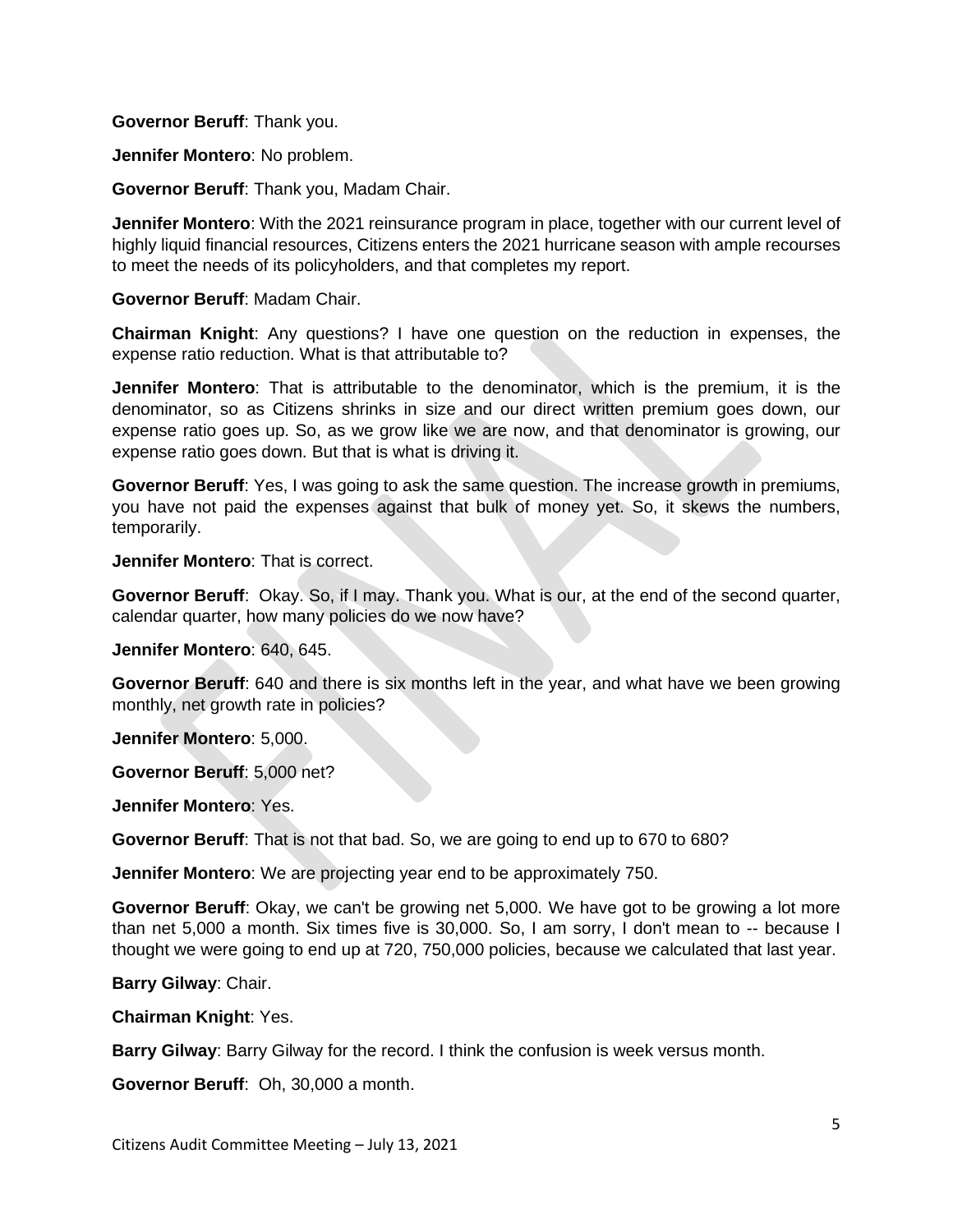**Barry Gilway**: Yes, we are growing currently at the rate between 5,000 and 6,000 policies net per week.

# **Governor Beruff**: A week.

**Barry Gilway**: Right, so if you just straight line the numbers at 5,000 to 6,000 policies and you start out at six and then the 40,000 policies, the latest financial analysis that Jennifer's team did, puts us right around 760,000 policies at year end.

**Governor Beruff**: And how much money have we made operationally in this fiscal year?

**Jennifer Montero**: As of March?

**Barry Gilway**: \$9 million.

**Jennifer Montero**: Yes, it is \$9 million.

**Barry Gilway**: \$9 million, and the issue with the \$9 million as Jennifer just indicated, is that it incorporates \$47 million.

**Jennifer Montero**: A total, yes, it was a total of 57 million of adverse development from the 2020 storms came in. Otherwise, we would have had about '63'ish.

**Governor Beruff**: Thank you. Thank you, Madame Chair.

**Chairman Knigh**t: And on a normalized basis, you might have mentioned it, but if you can repeat, what would be an expense ratio, a normalized expense ratio when things are --

**Jennifer Montero**: About 20 percent, 20 to 22 percent.

**Chairman Knight**: Thank you. Any other questions? Brian Donovan.

**Jennifer Montero**: Brian Donovan is going to come up next. Thank you.

**Chairman Knight**: Thank you.

**Brian Donovan**: Good afternoon, Chair and committee members. I am Brian Donovan, Chief Actuary at Citizens and I will be addressing I think it is item 3-C in your Audit Committee materials or 3-D in the Board books pertaining to classification letter for appointed actuary. This is more of a housekeeping item, and it is not an action item. The purpose of this is to keep myself and Citizens in compliance with a change implemented by the NIC in conjunction with the American Academy of Actuaries, the Casualty Actuarial Society and the Society of Actuaries. In 2010, I was appointed by Citizens' Board as the qualified actuary. This means I was appointed to sign off on the year-end reserves that are recorded in Citizens' financial statements. Prior to 2019, the rule was once the Board appoints an actuary, there is no need to discuss it again until there is a change in the appointed actuary. But at the end of 2019, the forementioned organizations made a change to its rule and now requires that the appointed actuary provide the appropriate committee and/or Board documentation that demonstrates that he or she is qualified to be the appointed actuary. Included in the document provided is a formal letter from me addressed to Citizens Board outlining my qualifications. Also included is a brief history of my work experience and the details of how I completed the required continuing education credits in 2020. Bottom line, nothing has changed regarding my qualification to render actuary loss reserve opinions. The only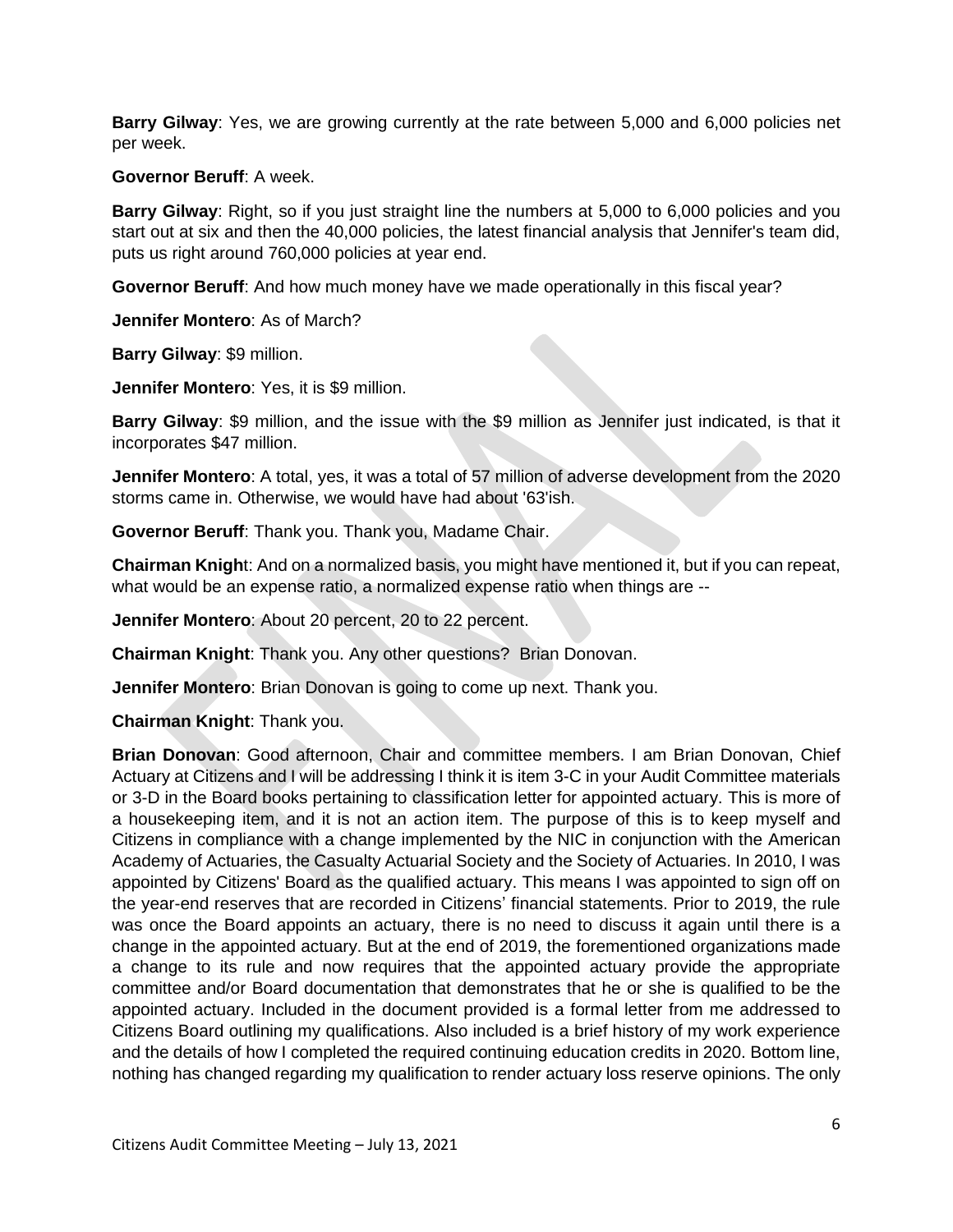thing that changed is that all appointed actuaries must now provide this documentation each year to its Board. Any questions?

**Chairman Knight**: Any questions? Thank you, Mr. Donovan.

**Brian Donovan**: Thank you.

**Chairman Knight**: External auditor update, Brian Smith, Mike Deas. Am I pronouncing that correctly, Mike? Welcome.

**Brian Smith**: Good afternoon, this is Brian Smith for the record from Dixon Hughes. I am a partner in our office in Tampa, Florida, and with me Mike Deas. He is our audit manager serving Citizens. Our agenda today is a report on the 2020 audits that we completed for Citizens. You will find on page 101 of your report. Within our report we have certain required communications at the completion of our audit. We will go through today just in brief form, certainly stop with any questions. So, on May 19th, 2021, we completed our audits of Citizens, both on a statutory basis and under GASB GAAP that was issued the same day. Our report is dated May 19th. Within our required communications we are required to discuss any new accounting pronouncements that the company adopted during the year. There were none. So, within our required communications we are required to communicate any new accounting, new accounting pronouncements adopted during the year; there were none by the company. Also, we are required to communicate any significant estimates in which a company applies within their accounting policies and Mike is going to walk us through our procedures performed in those significant estimates.

**Mike Deas**: Thanks, Brian. This is Mike Deas for the record. So, we had two significant estimates that we identified as part of our audit procedures. The first being the loss reserves. And so, as part of those procedures we engaged a third actuary, Merlinos & Associates and they work with Brian Donovan and the actuarial team to look at the actuarial methodologies and assumptions used in developing the 12/31 loss reserves. As well we look at the data provided by the actuary or provided to the actuary, excuse me, and we look at claims and loss reserves and we test those on a sample basis. Brian, I think you wanted to mention Eta as part of the loss reserves.

**Brian Smith**: Certainly. So, Jennifer mentioned Q1 there was development related to Hurricane Eta which was a late Q4 event. When management initially closed their books and filed the annual statement, that event was rather new. Then in Q1 Brian Donovan and his team identified new development as roughly 71 million dollars in Q1 from that event. So, we evaluated that to understand, does that have any impact to 2020 for the financial statements we were auditing. We work with Brian's team, we work with our external actuaries with Merlinos and evaluated and essentially came to the conclusion that while it was a significant development, it was not material to the reserves as a whole. And so that is why you will see that development in Q1 2021, rather than in 2020's report. So that is in our report that we communicated to the Audit Committee.

**Mike Deas**: Thanks, Brian. Our second loss for our significant estimate is related to the fair value of investments. In order to test those, we leverage our financial services team who fair value the entire investment portfolio as well as we take all the securities as of 12/31 that are in unrealized loss position, and we compare those to subsequent sales to look for potential other than temporary impairment.

**Brian Smith**: Other required communications, any identified misstatements, we did not identify any missed statements that were either corrected or uncorrected in our audits. Also, we are